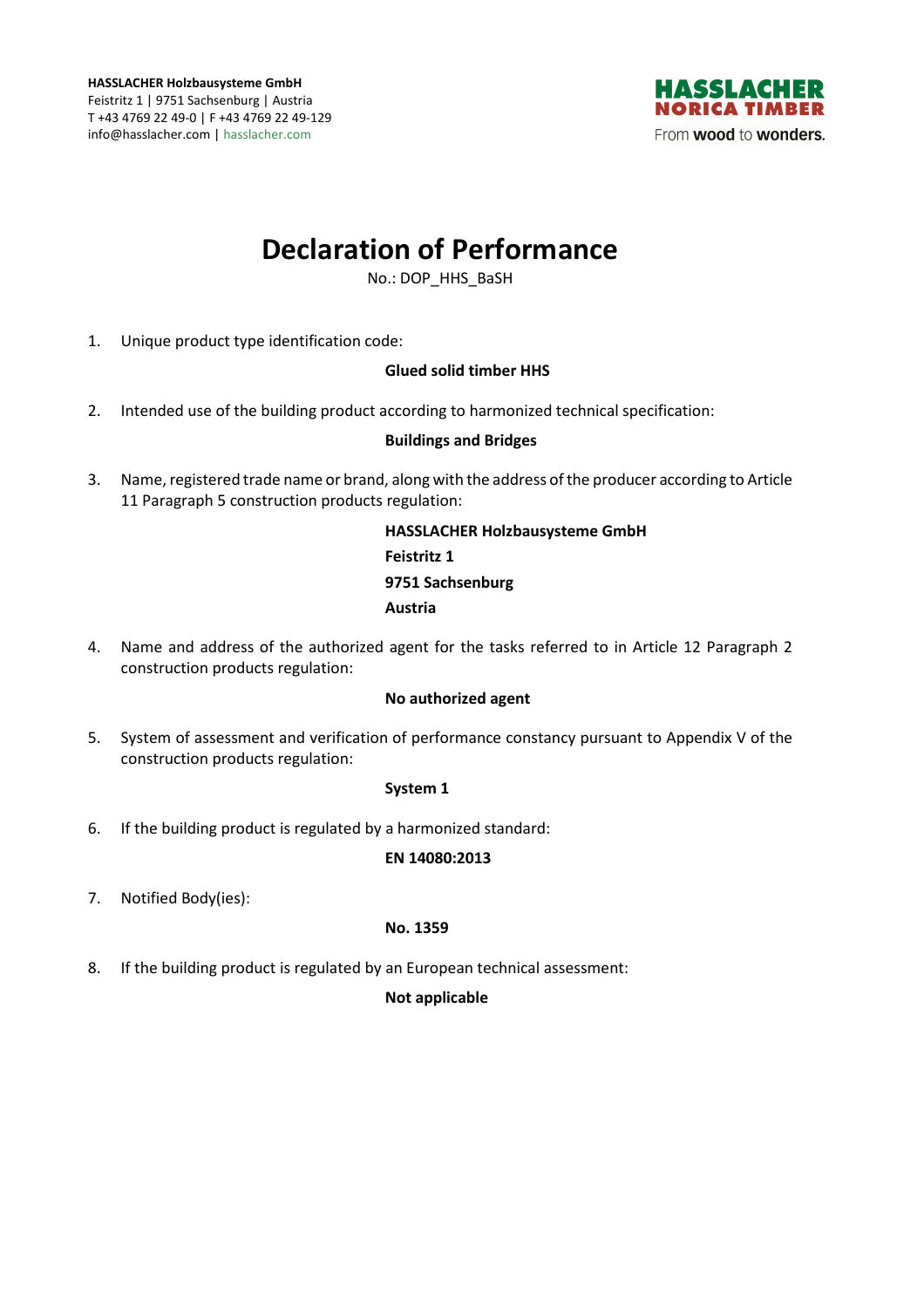

From wood to wonders.

## 9. Declaration of performance:

| <b>Main Features and Characteristics</b>                         |                                              | Performance                                                               |
|------------------------------------------------------------------|----------------------------------------------|---------------------------------------------------------------------------|
| <b>Mechanical characteristics</b><br>of glued laminated products | Characteristics of timber                    | <b>NPD</b>                                                                |
|                                                                  | Bending strength                             |                                                                           |
|                                                                  | Compression strength                         | Classification based on the<br>characteristics of laminations             |
|                                                                  | Tensile strength                             |                                                                           |
|                                                                  | Shear strength                               | according EN 338                                                          |
|                                                                  | Modulus of elasticity                        | Spruce/Fir:<br>C <sub>24</sub>                                            |
|                                                                  | Bonding strength                             |                                                                           |
|                                                                  | Strength of finger joints                    |                                                                           |
|                                                                  | Geometrical data                             | <b>NPD</b>                                                                |
| <b>Resistance to fire</b>                                        |                                              | <b>NPD</b>                                                                |
| <b>Bonding strength</b>                                          | Glue line integrity of surface<br>bonding    | <b>Delamination test</b><br>according EN 14080, Annex C,<br>Test method B |
| <b>Reaction to fire</b>                                          |                                              | D-s2, d0                                                                  |
| <b>Emission of formaldehyde</b>                                  |                                              | E <sub>1</sub>                                                            |
| Release of other dangerous substances                            |                                              | <b>NPD</b>                                                                |
| <b>Durability of bonding</b><br>strength                         | Species                                      | Spruce/Fir                                                                |
|                                                                  | Adhesives                                    | MUF / Type I according EN 301<br>190 FJ 0,1 S<br>I 90 GP 0,3 S            |
| <b>Durability against biological</b><br>attack                   | Lamination without preservative<br>treatment | Durability class 5<br>according EN 350-2                                  |
|                                                                  | Lamination with preservative<br>treatment    | <b>NPD</b>                                                                |

NPD – No Performance Determined